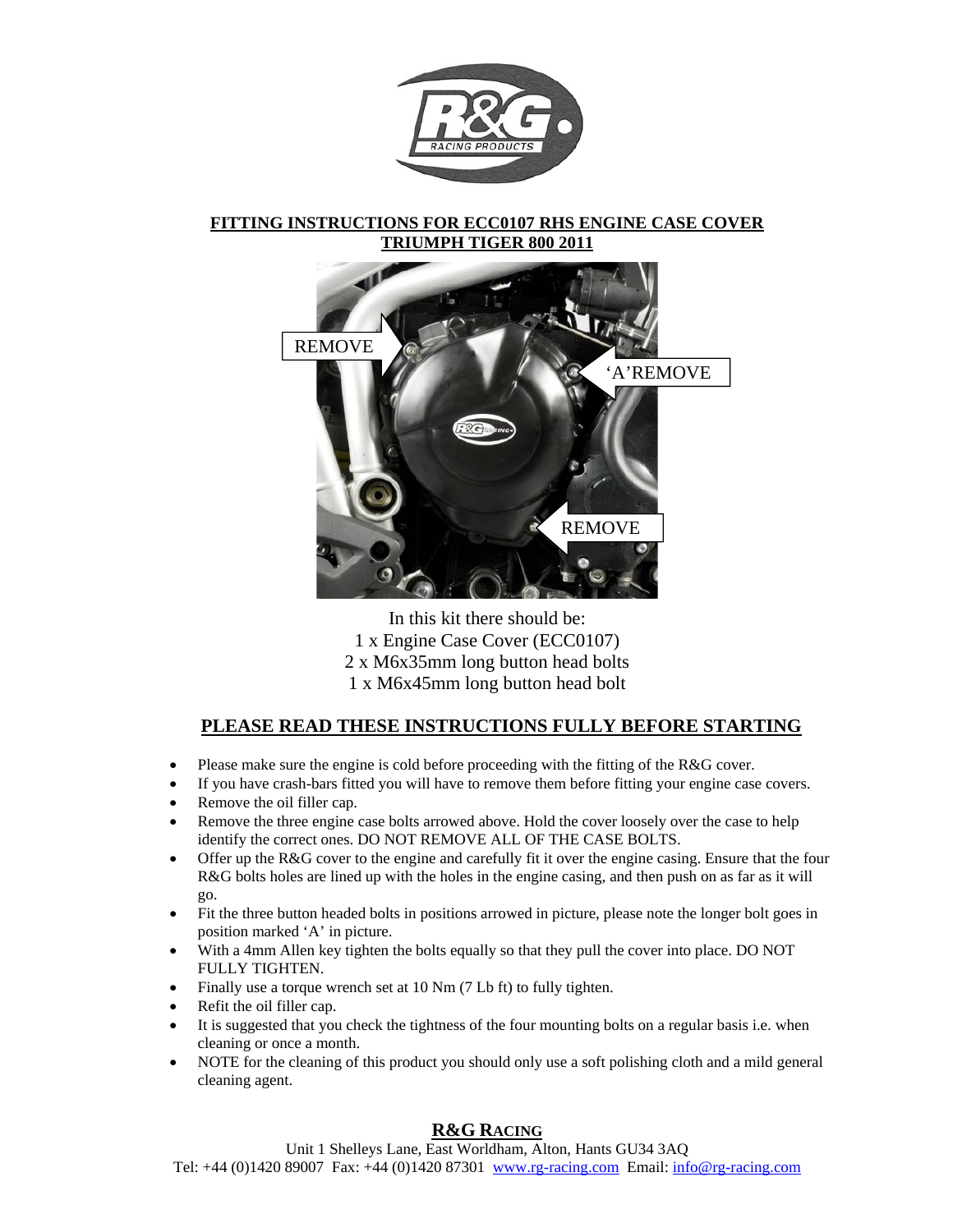

- AVOID HARMFUL CHEMICALS IF IN DOUBT DO NOT USE AS THEY COULD ALTER THE STRENGTH OF THE COVER.
- R&G will accept no liability if the above procedure and torque settings are not followed.

ISSUE 1 07/04/2011 (NSY)

#### **CONSUMER NOTICE**

The catalogue description and any exhibition of samples are only broad indications of the Products and R&G may make design changes which do not diminish their performance or visual appeal and supplying them in such state shall conform to the order. The Buyer acknowledges no representation or warranty (other than as to title) has been given or will apply to the Products other than those in R&G's order or confirmation and the Buyer confirms it has chosen the Products as being of merchantable quality and suitable for its particular purposes. Where R&G fits the Products or undertakes other services it shall exercise reasonable skill and care and rectify any fault free of charge unless the workmanship has been disturbed. The Buyer is responsible for ensuring that the warranty on the motorcycle is not affected by the fitting of the Products. On return of any defective Products R&G shall at its option either supply a replacement or refund the purchase money but shall not be liable if the Products have been modified or used or maintained otherwise than in accordance with R&G's or manufacturer's instructions and good engineering practice or if the defect arises from accident or neglect. Other than identified above and subject to R&G not limiting its liability for causing death and personal injury, it shall not be liable for indirect or consequential loss and otherwise its liability shall be limited to the amounts paid by the Buyer for the Products or the fitting or service concerned. These terms do not affect the Buyer's statutory rights.

#### **R&G RACING RETURNS POLICY (NON-FAULTY GOODS)**

Returns must be pre-authorised (if not pre-authorised the return will be rejected). Goods may only be returned direct to us if they were purchased direct from us (customer must prove if necessary). Otherwise to be returned to original vendor. Goods must be in re-sellable condition, in the opinion of R&G Racing. All returns are subject to a 25% restocking and handling fee (25% of the gross value exc. P&P – at the prevailing price at time of purchase). The customer must pay any and all carriage charges. No returns of discontinued products, unless within 14 days of purchase. This policy does not affect your statutory rights and does not refer to faulty goods.

### **Instruction de montage pour ECC0107 RHS Protection Carter Moteur TRIUMPH TIGER 800 2011**